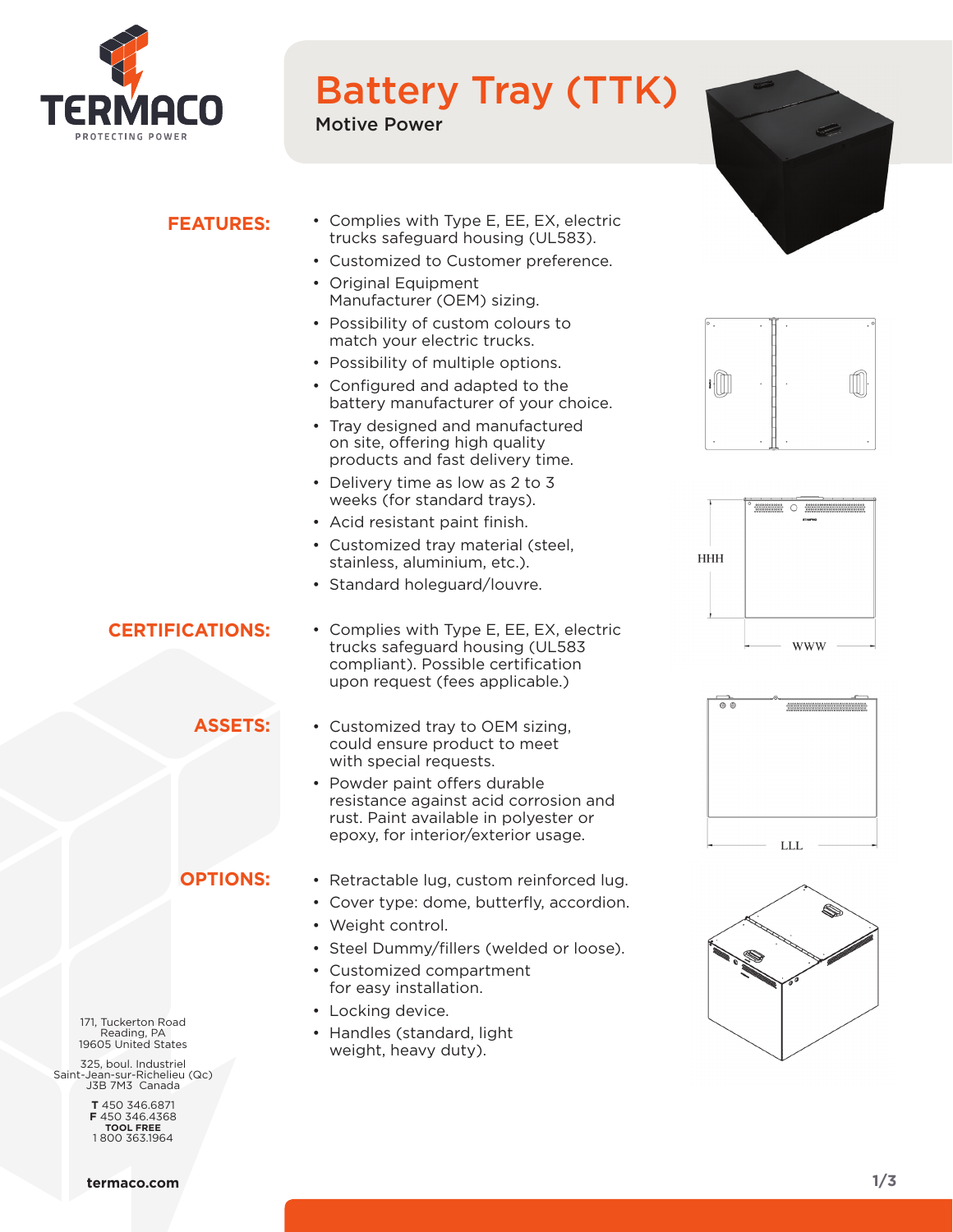# **HOW TO ORDER**

Specify the product and options required with the relevant product code on the basis of the following guidelines

# Battery Tray (TTK) Motive Power

#### **TTK – LLL – WWW – HHH – NN – AMP – PL – C – CL – X**

#### **TTK-LLL-WWW-HHH-NN-AMP-PL-C-CL-X (Represents the type of design you choose):**

• TTK-TYPE EE, Spark proof, includes cover with rubber.

#### **TTK-LLL-WWW-HHH-NN-AMP-PL-C-CL-X:**

- Tray overall dimensions.
- Refer to Table 1.

#### **TTK-LLL-WWW-HHH-NN-AMP-PL-C-CL-X:**

• The number of cell required in the tray.

#### **TTK-LLL-WWW-HHH-NN-AMP-PL-C-CL-X:**

• Indicate your desired amperage (determine the Interior height of the tray).

#### **TTK-LLL-WWW-HHH-NN-AMP-PL-C-CL-X:**

- Number of plates per cell (determine the size of your cell).
- Refer to Table 2.

#### **TTK-LLL-WWW-HHH-NN-AMP-PL-C-CL-X:**

- Select your cover/type requirements.
- Refer to Table 3.

#### **TTK-LLL-WWW-HHH-NN-AMP-PL-C-CL-X Select your desired color. Our standard colors are:**

- BLACK: Code BK.
- YELLOW: Code YL.
- WHITE: Code WT.
- GREY: Code GY.

#### **We offer custom colors as an option (Contact TERMACO for more details).**

#### **TTK-LLL-WWW-HHH-NN-AMP-PL-C-CL-X:**

• Determines your requested options.

## **OPTIONS (CONTACT TERMACO FOR THE FOLLOWING OPTIONS):**

- Optional retractable lug, custom reinforcement.
- Steel Dummy/Fillers (welded or Loose).
- Vented tray for fast charge.
- Handles: standard, light weight, heavy duty.
- Locking device.
- Weight Control upon request.